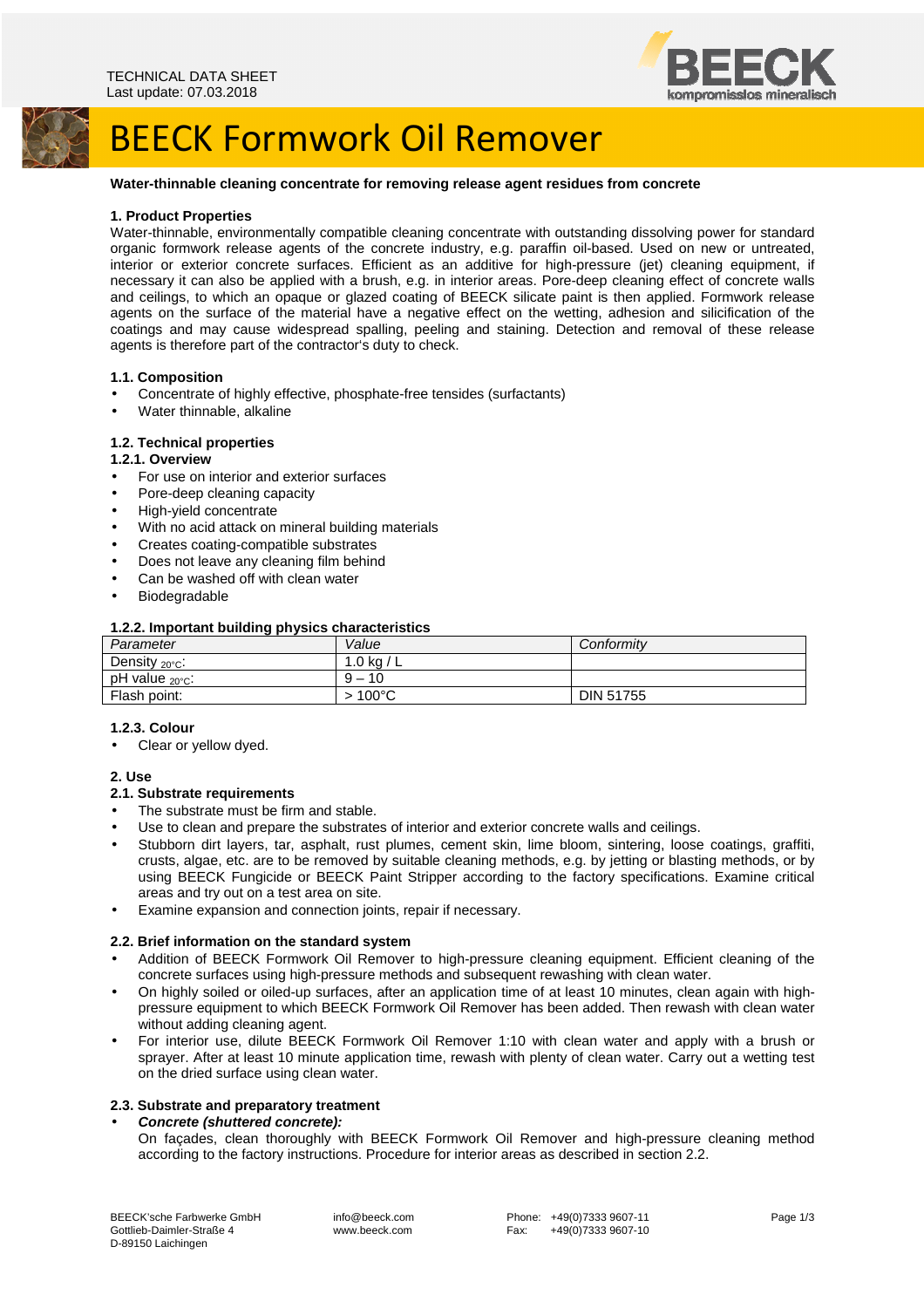

## BEECK Formwork Oil Remover

• **Calcium silicate masonry, clay brick, clinker, ceramic, glass building blocks, fibrated cement, mineral plaster & render, ETICS:** 

Use BEECK Formwork Oil Remover only to clean oily and greasy contamination; try out on a test area first! Recommended dilution: 1:10 or add to high-pressure cleaning equipment. After an application time of at least 10 minutes, work stubborn dirt intensively using a nylon brush or pressure spraying/blasting. Rewash with plenty of clean water. Clean composite material (EITCS) and similar pressure-sensitive surfaces carefully.

- **Unsuitable substrates** are less stable, crumbly and non-alkali-resistant substrates.
- **Defective substrates** require a differentiated approach. Examine critical areas and try out on site.

## **2.4. Application instructions**

## **2.4.1. General information**

Check substrate suitability as required (see 2.1 and 2.3). Note the type and extent of the contamination, especially in case of unknown or non-standard release agents. Examine critical areas and try out product on a test area on site. Ensure that the product is used by qualified persons only.

- Protect areas that are not to be treated, wash off splashes immediately with clean water.
- Provide personal protective equipment (protective clothing, eye/face protection). Deploy instructed, competent personnel only and follow the safety instructions.
- Treat self-contained areas uniformly and in one continuous pass over the whole area.
- In case of highly soiled façades, clean optimally from the bottom up to avoid dried on material, dirt plumes and runs or drips. Then rinse off with plenty of clean water from the top down, applied with high pressure. Avoid dried on material and dirty water residues on window sills, cornices, etc.
- If applying with a brush or sprayer, e.g. in interior areas, dilute BEECK Formwork Oil Remover 1:10 with clean water. After at least 10 minute application time, rewash with plenty of clean water. Repeat the procedure on highly soiled surfaces.
- Do not use on heated surfaces, in the blazing sun or strong wind.
- Minimum application temperature: +5°C
- Further treatment with BEECK silicate paints or primers after the surface of the material has dried; wait for at least 1-3 days depending on the weather and situation on site.
- The effectiveness of the cleaning must be tried out in situ by carrying out a wetting test on the dried surface of the material to be cleaned: if sprayed on clean water rolls off and forms drops, there are still release agent residues on the surface and the cleaning must be repeated.
- In case of subsequent water-repellent treatment (hydrophobing, e.g. BEECK SP Plus), wash off BEECK Formwork Oil Remover particularly thoroughly and pore-deep using clean water and high-pressure (jetting) method. Residues of the cleaner impair the water-repellent effect of the building preservative.

### **2.4.2. Use**

Add undiluted BEECK Formwork Oil Remover directly to the high-pressure cleaning equipment through its metering equipment (injector). An optimum cleaning effect is achieved at approx.  $30 - 40^{\circ}$ C water temperature. For interior use, dilute BEECK Formwork Oil Remover 1:10 with clean water and apply with a brush or sprayer. After at least 10 minute application time, rewash with clean water. Try out a wetting test on the dried surface by spraying water; there must be no drop formation or roll off effect, if necessary repeat the cleaning process.

### **3. Application Rate and Container Sizes**

The BEECK Formwork Oil Remover application rate is approx. 0.01 – 0.02 L/m², depending on the dilution ratio used and the degree of soiling. Determine specific application rate values by trying out on site. Container sizes: 1 L / 5 L / 10 L

### **4. Cleaning**

Clean equipment, tools and soiled clothing with plenty of clean water immediately after use.

#### **5. Storage**

Stored cool and frost-free as a concentrate can be kept for at least 24 months. Use up diluted solutions as quickly as possible.

## **6. Hazard notes, safety instructions and disposal**

Comply with the EC Safety Data Sheet. Safety data sheet available on request.

**Precautionary statements:** Keep out of reach of children. Disposal in accordance with the official regulations. Waste disposal number: 080112

### **7. Declaration**

This technical information is offered as advice based on our knowledge and practical experience. All information is provided without guarantee. It does not release the user from their responsibility to check the product suitability

BEECK'sche Farbwerke GmbH Gottlieb-Daimler-Straße 4 D-89150 Laichingen

 info@beeck.com www.beeck.com

Phone: +49(0)7333 9607-11<br>Fax: +49(0)7333 9607-10 +49(0)7333 9607-10 Page 2/3